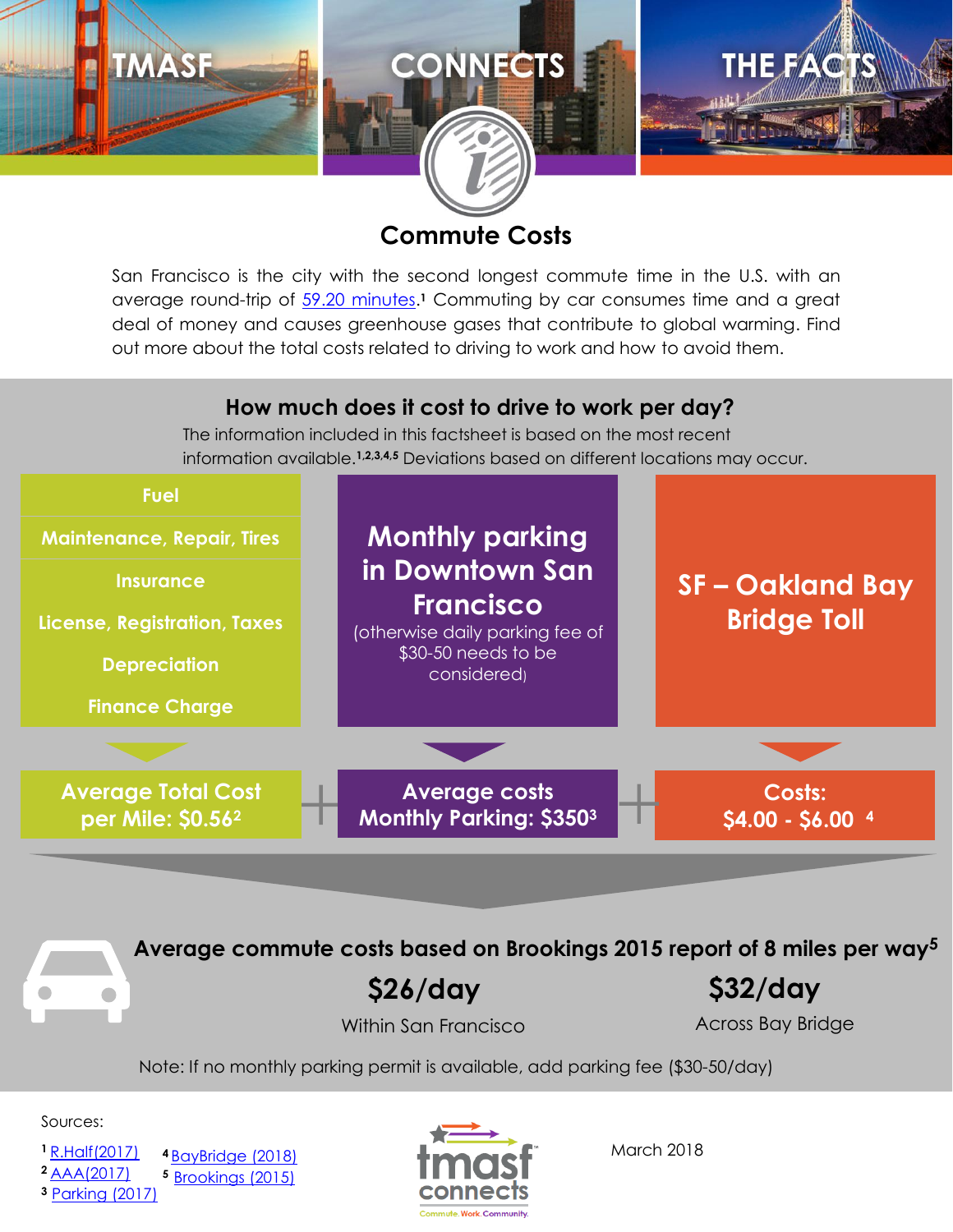

# **Looking Ahead: Total Commute Costs**

# **for driving alone to work**

The total commute costs include more than just the direct cost of driving alone to work. Lost time and wages need to be considered as well as the environmental impact by generating greenhouse gas emissions. The cost of an average commute by car per year and over a 30-year career is presented in the following table:

|                             | Costs per year | Costs over a 30-Year Career |
|-----------------------------|----------------|-----------------------------|
| Out-of-pocket Costs         | \$8,090        | \$243,000                   |
| Lost Wages                  | \$8,550        | \$257,000                   |
| <b>Total estimated Cost</b> | $=$ \$16,640   | $=$ \$500,000               |
| Click here to calculate     |                |                             |
| your costs                  |                |                             |
| <b>Lost Hours</b>           | 257 hours      | <b>7,710 hours</b>          |
| Lost 8-hour work days       | 32 days        | 963 days                    |
| Click here to calculate     |                |                             |
| your time                   |                |                             |
| $CO2$ emissions             | 3,600 lbs      | 108,000 lbs                 |
| Click here to calculate     |                |                             |
| your emissions              |                |                             |

#### **Assumptions for Calculations:**

- Days of work per year: 260
- Daily commute (round trip): 59.20 minutes**<sup>1</sup>**
- Average round trip: 16 miles**<sup>2</sup>**
- Average wage SF: \$33.34/hour**<sup>3</sup>**
- Fuel economy: 22 mpg national average**<sup>4</sup>**

Sources:

**<sup>1</sup>** [R.Half\(2017\)](http://rh-us.mediaroom.com/2017-10-23-Ahead-Of-Halloween-Robert-Half-Reveals-U-S-Cities-With-Spookiest-And-Most-Stressful-Commutes) **<sup>2</sup>** [Brookings \(2015\)](https://www.brookings.edu/wp-content/uploads/2016/07/Srvy_JobsProximity.pdf)

**<sup>3</sup>** [MercuryNews\(2015\)](https://www.mercurynews.com/2015/06/23/wages-in-bay-area-outstrip-national-average/) **<sup>4</sup>** [Bureau of Transportation](https://www.rita.dot.gov/bts/sites/rita.dot.gov.bts/files/publications/national_transportation_statistics/html/table_04_23.html)  [Statistics\(2015\)](https://www.rita.dot.gov/bts/sites/rita.dot.gov.bts/files/publications/national_transportation_statistics/html/table_04_23.html)



March 2018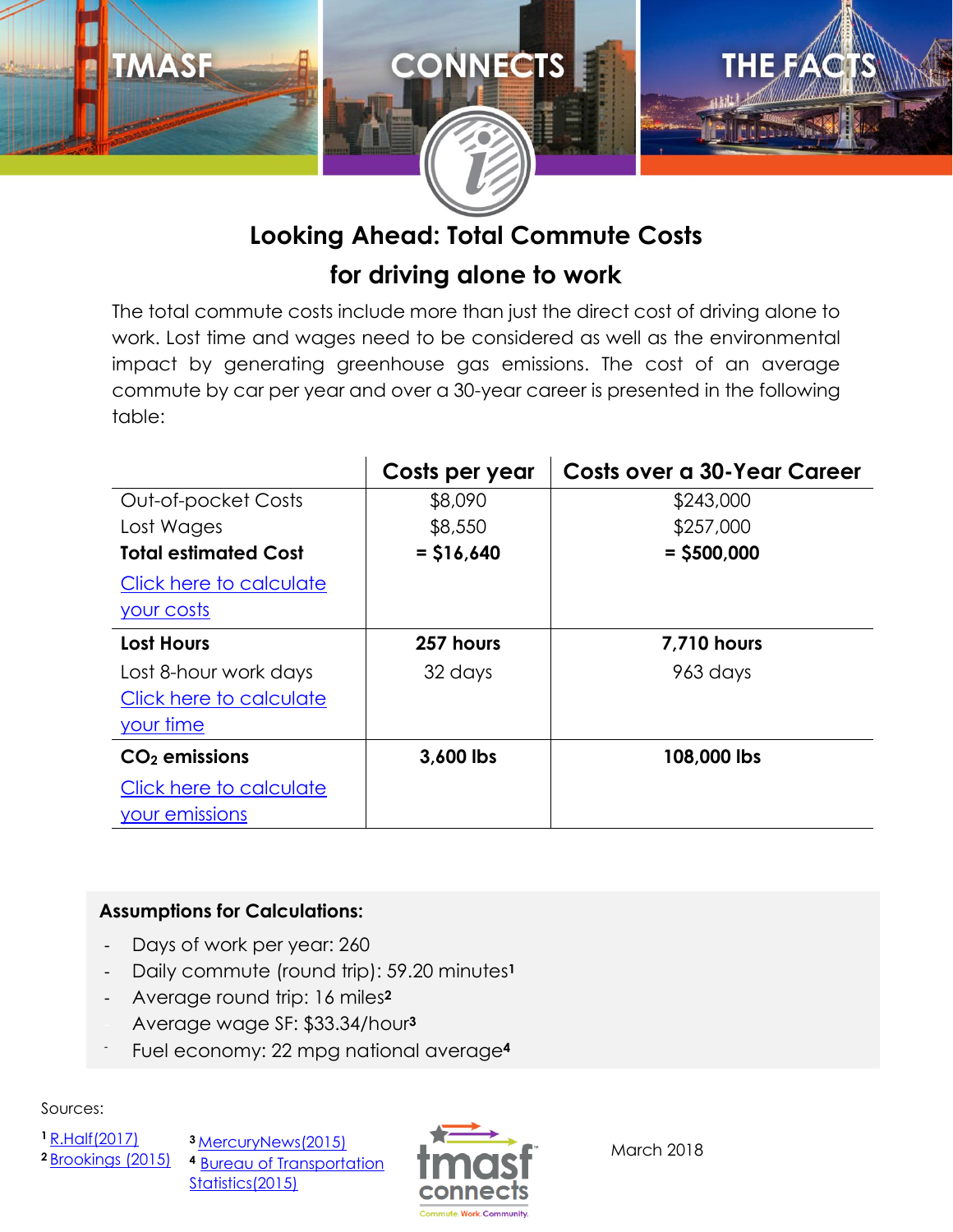

# **Commute Costs to San Francisco by County (Representative Cities)**

|                                                                                                   | Oakland to<br><b>Within San Francisco</b><br>(16 miles round trip)<br><b>San Francisco</b><br>(16 miles round trip) |                        | San Jose to<br><b>San Francisco</b><br>(100 miles round trip) |                           | <b>Vallejo to</b><br><b>San Francisco</b><br>(90 miles round trip) |                              |                    |  |  |
|---------------------------------------------------------------------------------------------------|---------------------------------------------------------------------------------------------------------------------|------------------------|---------------------------------------------------------------|---------------------------|--------------------------------------------------------------------|------------------------------|--------------------|--|--|
| ⇔<br><b>Driving alone (Costs per round trip)</b> (\$0.56/mile) + monthly parking (+ bridge tolls) |                                                                                                                     |                        |                                                               |                           |                                                                    |                              |                    |  |  |
| Car:                                                                                              | \$26                                                                                                                | Car:                   | \$32                                                          | Car:                      | \$73                                                               | Car:                         | \$77               |  |  |
| Public Transit (Costs per round trip) (click here for more information) <sup>1,2,3</sup><br>屬     |                                                                                                                     |                        |                                                               |                           |                                                                    |                              |                    |  |  |
| Muni:<br><b>BART:</b>                                                                             | \$5<br>\$4                                                                                                          | <b>BART:</b><br>Ferry: | \$7<br>\$13.60                                                | <b>BART:</b><br>CalTrain: | \$22.60<br>\$19.90                                                 | BART/<br>SolTrans:<br>Ferry: | \$27.10<br>\$28.40 |  |  |
| Public Transit (Monthly Pass) (click here for more information) <sup>1,2,3</sup>                  |                                                                                                                     |                        |                                                               |                           |                                                                    |                              |                    |  |  |
| Muni:<br>BART+Muni: \$94                                                                          | \$75                                                                                                                |                        |                                                               | Caltrain:                 | \$278.60                                                           | Ferry:                       | \$345              |  |  |

assuming use of Clipper Card, where possible

**<sup>4</sup>** [Scoop\(2018\)](https://takescoop.zendesk.com/hc/en-us/articles/206653567-What-is-the-driver-reimbursement-amount-and-rider-cost-) **<sup>5</sup>** [Waze\(2018\)](https://www.waze.com/carpool/faq)

# **Carpooling** [\(click here for more information\)](https://www.tmasfconnects.org/commute/getting-around/#j)

**108,000 lbs** Formal or Casual Carpooling arrangements can be a great alternative for commuters. Different low-cost models depending on mileage and specific routes are available. Costs are often equally shared between riders. Typical rates within San Francisco range from \$2-\$10**<sup>4</sup>** and usually do not exceed \$0.54/mile**5**.

Sources:

**<sup>1</sup>** [SFMTA](https://www.sfmta.com/getting-around/muni/fares)

**<sup>2</sup>** [Caltrain](http://www.caltrain.com/Fares/farechart.html)

**<sup>3</sup>** [San Francisco Bay Ferry](http://sanfranciscobayferry.com/fares-and-tickets)



March 2018